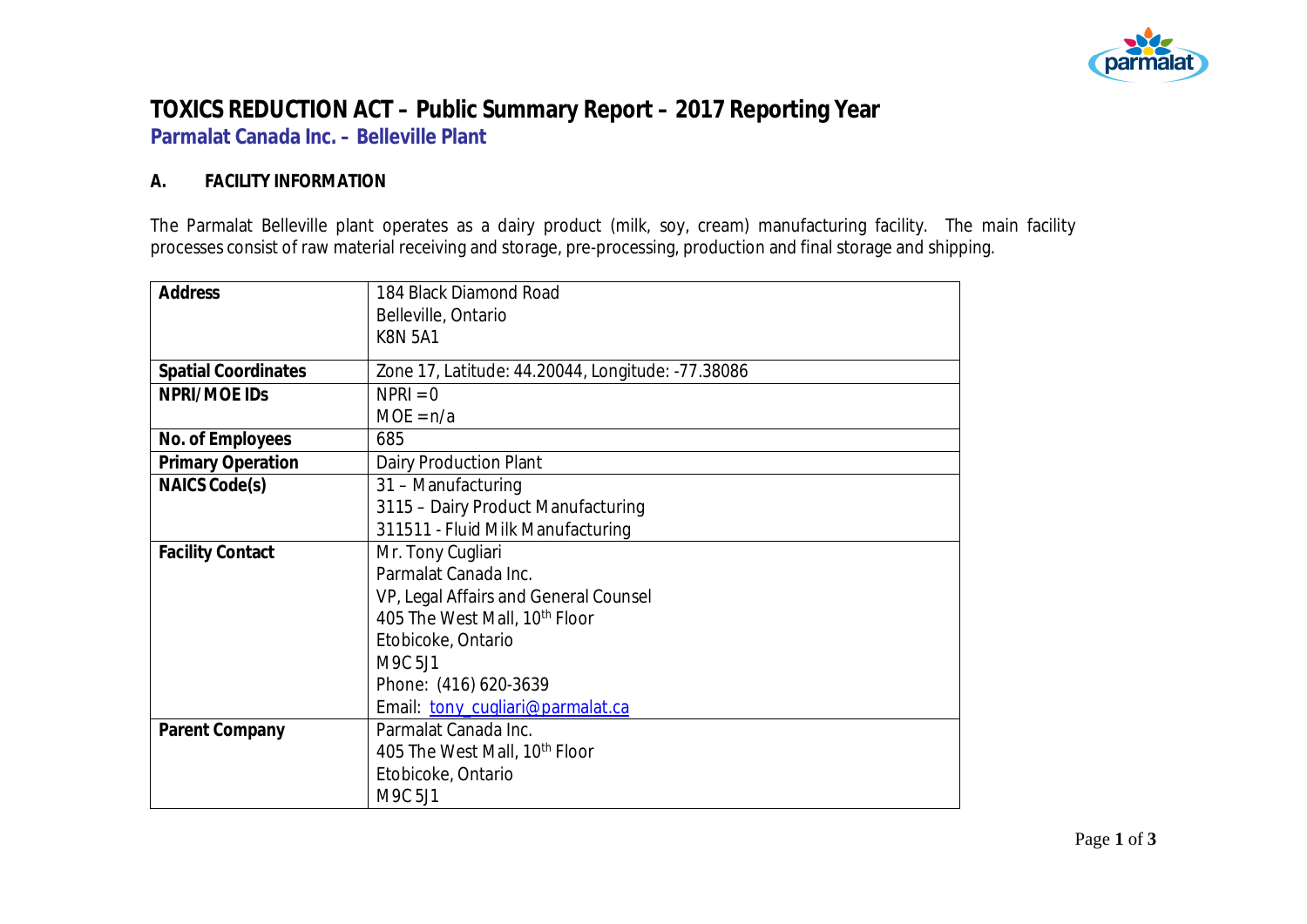

## **B. TOXIC SUBSTANCE ACCOUNTING**

| Substances Reported    | CAS#      | <b>Primary Use/Source</b> |
|------------------------|-----------|---------------------------|
| NPRI Part 1 Substances |           |                           |
| Nitric acid            | 7697-37-2 | Clean-in-place chemicals  |
| Nitrate ion            | NA - 17   | Clean-in-place process    |

## **Accounting Details**

|                              | <b>Accounting Quantities</b> |  |  |
|------------------------------|------------------------------|--|--|
| Substance/Category           | 2017                         |  |  |
|                              | (tonne)                      |  |  |
| Nitric acid                  |                              |  |  |
| Used                         | >10 to 100                   |  |  |
| Created                      |                              |  |  |
| <b>Contained in Product</b>  |                              |  |  |
| Released to Air              |                              |  |  |
| Released to Water            |                              |  |  |
| <b>Transfer for Disposal</b> |                              |  |  |
| Transfer for Recycle         |                              |  |  |